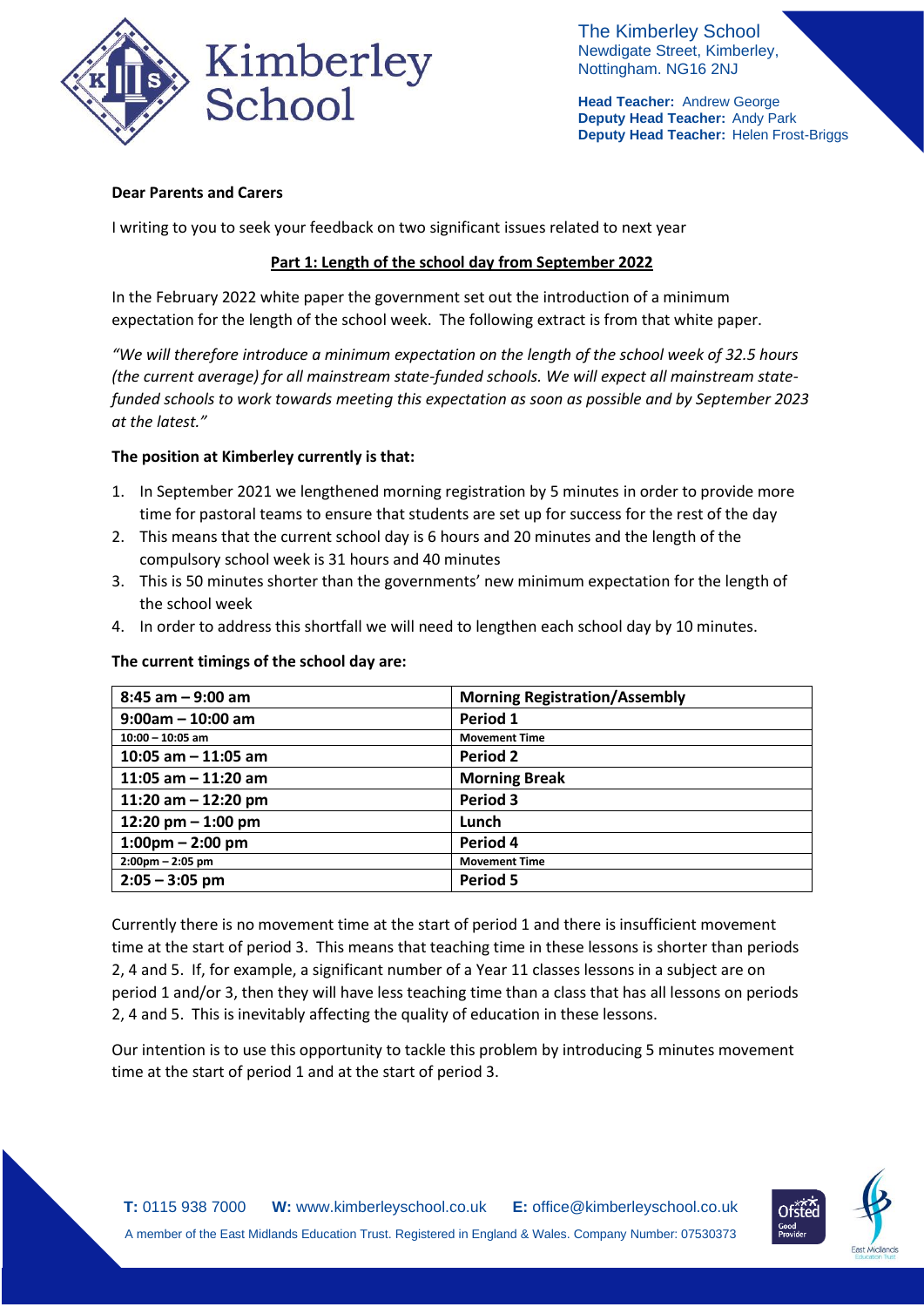**The proposed timings of the school day from September 2022 are:**

| $8:45$ am $-9:00$ am              | <b>Morning Registration/Assembly</b> |
|-----------------------------------|--------------------------------------|
| $9:00$ am $-9:05$ pm              | <b>Movement Time</b>                 |
| $9:05am - 10:05 am$               | Period 1                             |
| $10:05$ am $-10:10$ am            | <b>Movement Time</b>                 |
| 10:10 am $-$ 11:10 am             | <b>Period 2</b>                      |
| 11:10 am $-$ 11:25 am             | <b>Morning Break</b>                 |
| $11:25$ am $-11:30$               | <b>Movement Time</b>                 |
| 11:30 am $-$ 12:30 pm             | Period 3                             |
| 12:30 pm $-$ 1:10 pm              | Lunch                                |
| $1:10$ pm – 2:10pm                | Period 4                             |
| $2:10$ pm – 2:15pm                | <b>Movement Time</b>                 |
| $2:15 \text{pm} - 3:15 \text{pm}$ | Period 5                             |

We think there will be significant benefits to this change:

- Better quality of education in periods 1 and 3
- A calmer start to period 1 and period 3 for staff and students
- Teachers will have more time to set up lessons for period 1 and 3

## **Other models**

We did consider two alternative approaches, all of which we have discounted. The first was to do nothing. Given the new government expectation and given the negative impact on the quality of education for periods 1 and 3 we do not believe that this is an option. We also considered extending social time – i.e. break/lunchtime. We discounted this, as we did not see how this would lead to an improvement in the quality of education and, indeed, felt that the lengthening of social time could have a detrimental impact on attitudes to learning at other times of the school day.

#### **Consultation with Staff**

I have already consulted on this proposal with staff and only two members of staff out of a workforce of over 150 did not agree with the proposal. Staff across the school can see the benefit of this change to their ability to deliver a high quality education to all students.

I do understand that this proposal will cause some inconvenience to some families, as this will mean that the school day now finishes at 3:15pm. However, we do have to increase the length of the school day by 10 minutes. I know that some families would prefer school to start 10 minutes early and some would prefer to start 10 minutes late. In adjusting to meet the governments' aim, I do understand that we will not be able to please everybody.

It is, therefore, important that I give families as much notice as possible so that they are able to plan to accommodate this change into their family routines. If you do wish to give us feedback on this proposal then please do complete the questionnaire using the link at the end of this letter.